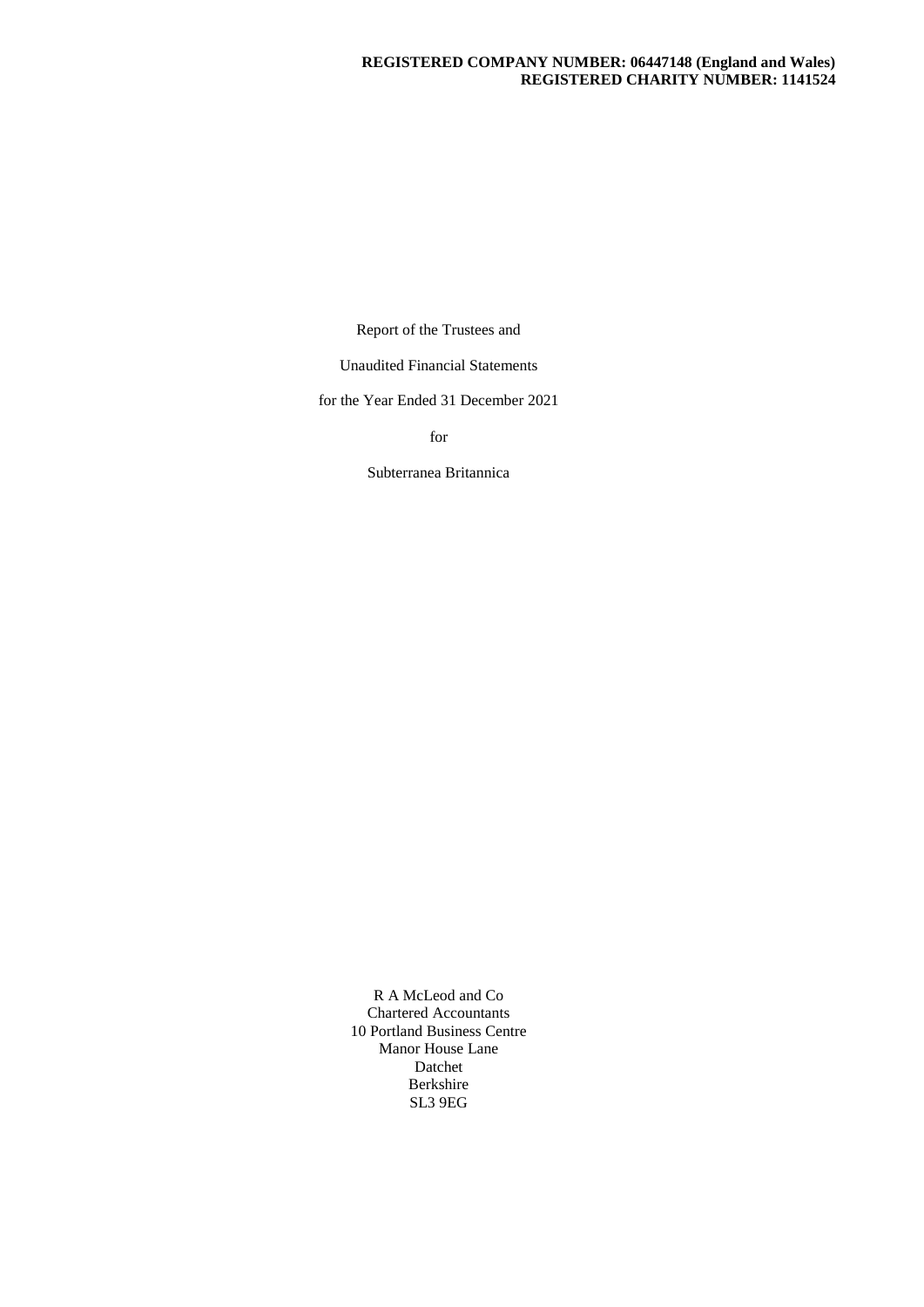Contents of the Financial Statements for the Year Ended 31 December 2021

|                                            |              | Page |     |
|--------------------------------------------|--------------|------|-----|
| Report of the Trustees                     | $\mathbf{1}$ | to 5 |     |
| Independent Examiner's Report              |              | 6    |     |
| <b>Statement of Financial Activities</b>   |              | 7    |     |
| <b>Balance Sheet</b>                       |              | 8    |     |
| Notes to the Financial Statements          | 9            | to   | -13 |
| Detailed Statement of Financial Activities |              | 14   |     |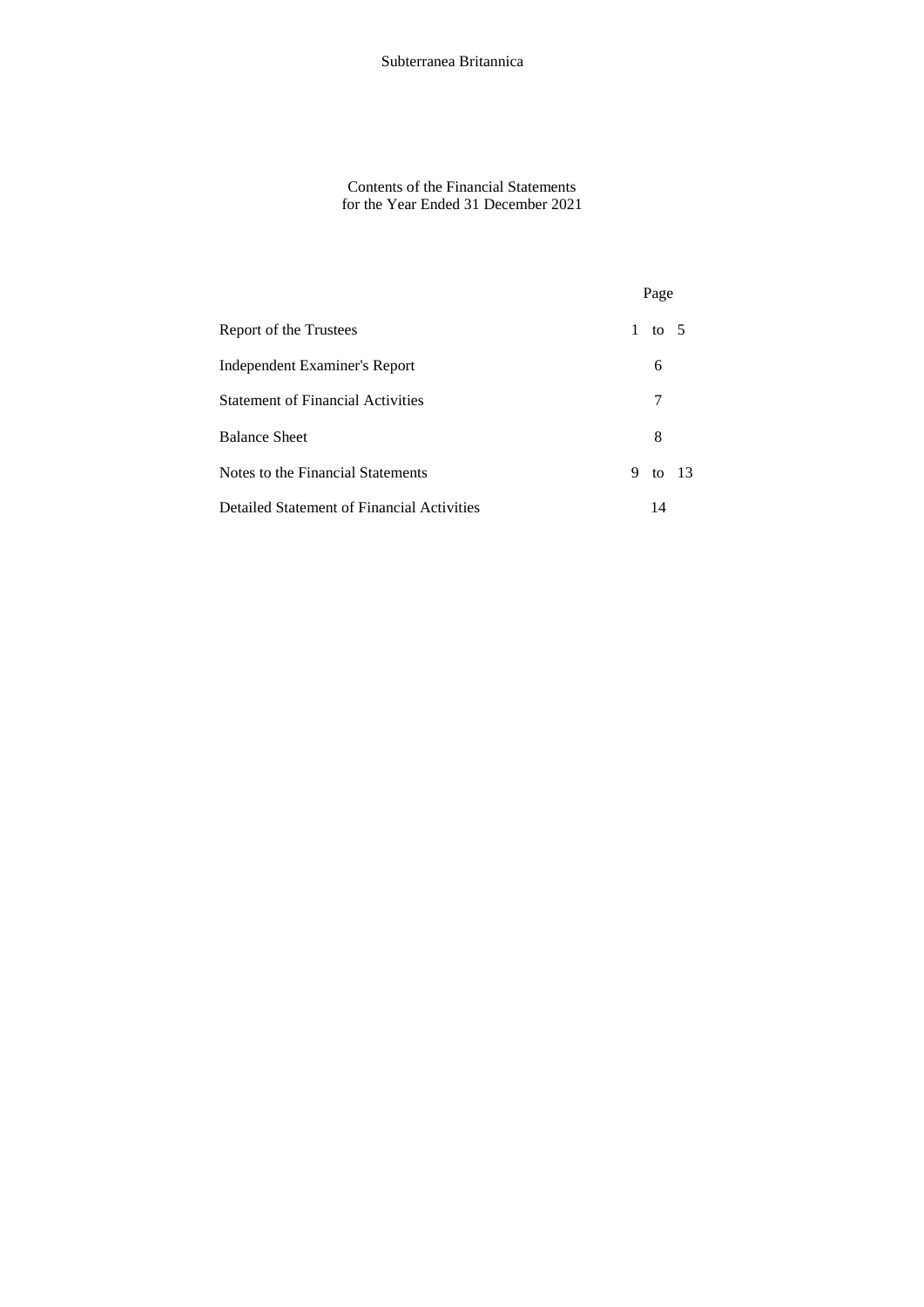# Report of the Trustees for the Year Ended 31 December 2021

The trustees who are also directors of the charity for the purposes of the Companies Act 2006, present their report with the financial statements of the charity for the year ended 31 December 2021. The trustees have adopted the provisions of Accounting and Reporting by Charities: Statement of Recommended Practice applicable to charities preparing their accounts in accordance with the Financial Reporting Standard applicable in the UK and Republic of Ireland (FRS 102) (effective 1 January 2019).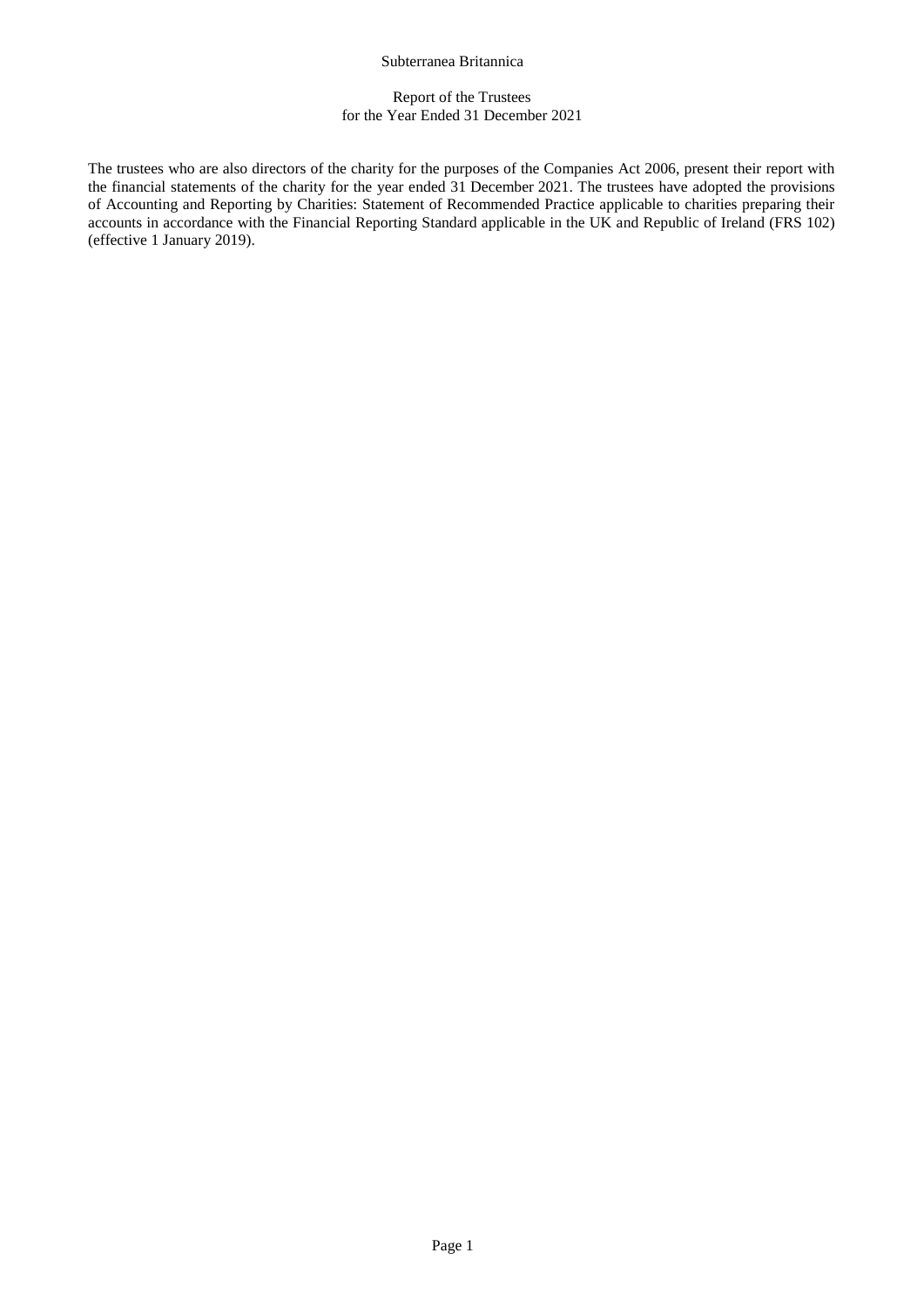# Report of the Trustees for the Year Ended 31 December 2021

Our underground heritage is immense and historically important, but often has little statutory or other protection and thus is always 'at risk' from neglect or commercial development. Subterranea Britannica focuses on the study, recording and preservation of this heritage.

The continuing Covid-19 pandemic, and restrictions imposed by the government in response to this, meant that we were again unable to hold our traditional Spring Conference or arrange any site visit for most of the year. Instead, we continued our popular programme of "In the Dark" webinars, a series of wide-ranging talks by invited experts speaking on a diverse range of subterranean topics. These continue to be open to the public, without charge, and are also available for subsequent viewing on YouTube. Since their inception in May 2020, these talks have had 38,000 viewings.

We have also continued to add to our public database of subterranean sites and to our public archive of the Society's publications.

#### 1) Background

Subterranea Britannica was formed in 1974. It was incorporated as a company limited by guarantee in 2007 and became a registered charity in 2011. These structural changes did not alter our mission - to ensure that our underground heritage is more widely understood and appreciated.

### 2) Reference and Administrative Details

The full name of Subterranea Britannica is often abbreviated to 'Sub Brit' in day-to-day activity. Subterranea Britannica is a registered charity (number 1141524), and a not-for-profit company limited by guarantee (number 06447148). The charity's registered office is at Heathend Cottage, Windsor Road, Ascot SL5 7LQ.

As of 31 December 2021, the Trustees of Subterranea Britannica were as follows: (Company status indicated in brackets)

Martin Dixon (Director) Linda Dixon (Director) Tony Radstone (Director) Richard Seabrook (Director) Bob Templeman (Director) Tim Wellburn (Director) Richard West (Director)

Banking services are provided by: Unity Trust Bank PLC Nine Brindleyplace Birmingham B1 2BR

#### 3) Structure, Governance and Management

Subterranea Britannica's activities are organised and governed according to a Memorandum and Articles of Association. Management of the charity is vested in a committee that is elected at each annual general meeting (AGM). Any adult member of Subterranea Britannica may stand for election. We held our 2021 AGM online, on 27 March 2021, with a good attendance of 71 members.

The trustees of the charity (and directors of the company) are drawn from the officers and established members of the committee. Many other members who are not on the committee play major roles in helping the charity to achieve its goals, under the guidance of the elected committee. The committee met three times in 2021, on each occasion online because of continuing Covid-19 restrictions. We maintain an active online dialogue, in which discussions are held and issues resolved outside the formal meetings. Significant online decisions are ratified and minuted at the following committee meeting. Summaries of committee meetings are published for the information of members.

The committee is also responsible for managing risk. Three major areas are routinely monitored: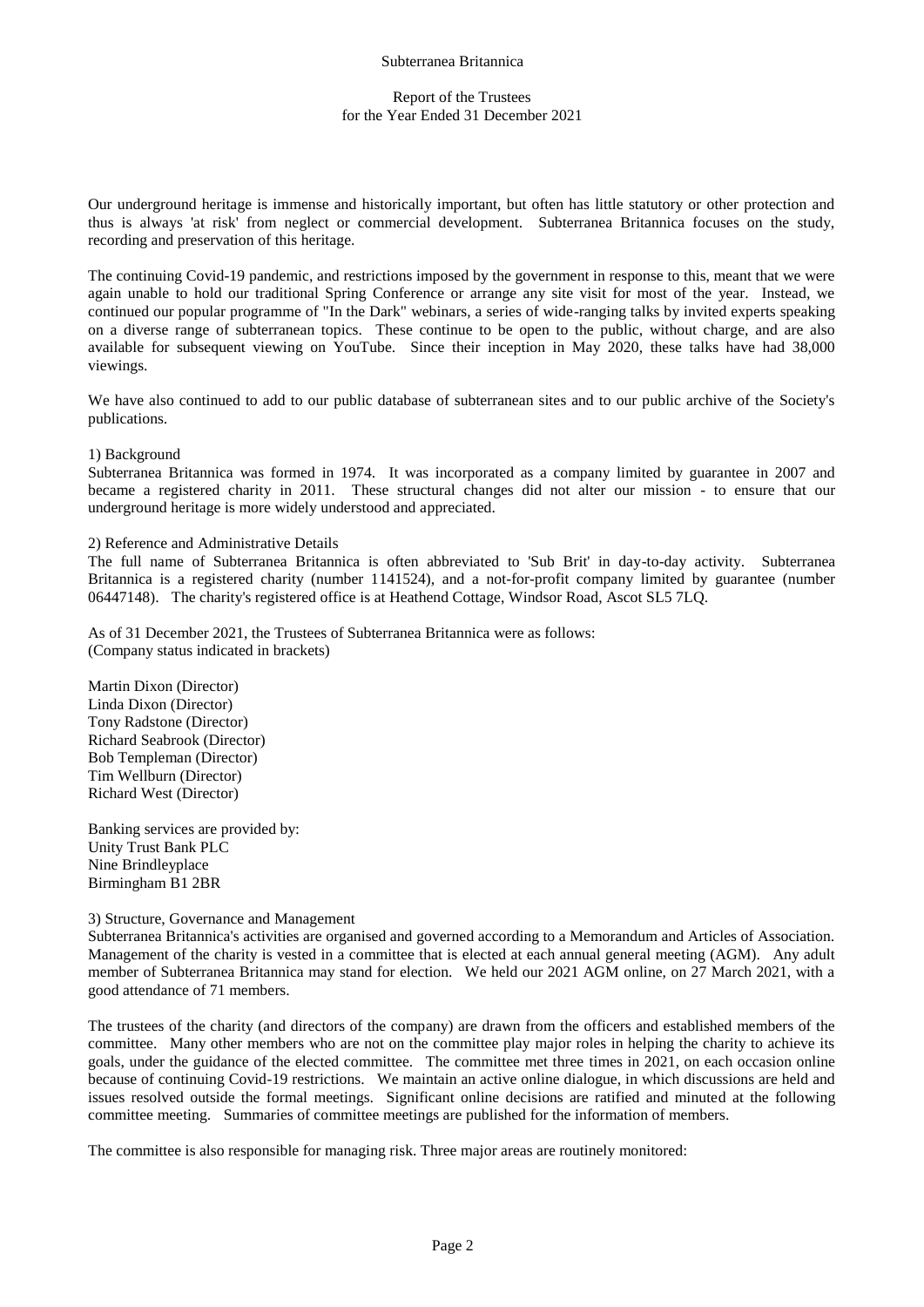# Report of the Trustees for the Year Ended 31 December 2021

- Health and Safety, especially with regard to potential hazards attaching to Society visits to underground spaces;
- Security of data held to ensure it is protected from unauthorised access and securely backed-up;

- Financial reserves of the charity.

Subterranea Britannica has no paid staff and relies on the generous donation of time and energy from many of its committed members. The committee always strives to ensure that Subterranea Britannica operates as cost-effectively as possible to maximise the benefit of subscriptions and donations.

# 4) Financial Review

The Trustees reviewed Subterranea Britannica's year-end reserves at their meeting on 15 January 2022. Our target is to have financial reserves equivalent to 6-18 months of annual incoming resources to cover any short-term reduction in membership income, to cope with unexpected costs (such as outsourcing activities currently done by volunteers), and to ensure that we have ready funds available for worthy projects. The current year-end reserves are above this band but the Committee is content with the position given the past two years' constraints on activities. As we operate on a cash accounting basis, an element of the reserves represents subscriptions paid in advance.

Membership numbers increased slightly during the year, ending at 984 paid-up members, compared with 953 at the close of 2020. We continue to benefit from the UK Government's Gift Aid scheme. None of the society's funds is restricted in their application across our charitable aims. Donations totalling £13,400 were paid to qualifying projects during the year.

### 5) Objectives and Activities

The society's objectives are to advance education and science for the public benefit by the study, understanding, recording and (where practical) the preservation and protection of man-made and man-used underground structures, objects and spaces. The Trustees of Subterranea Britannica have complied with their duty under section 4 of the Charities Act 2006 in having due regard to the public benefit guidance published by the Charity Commission.

Key activities undertaken through the year include:

- Publication of three editions of our magazine Subterranea.

- Provision of the website www.subbrit.org.uk.

- Use of social networking channels to reach over 12,400 subscribers.

- Continuation of our "In the Dark" programme of webinars, delivering 13 online talks, on a wide range of subterranean topics.

- Addition of editions 49-52 of the Society's magazine Subterranea to the publicly accessible archive which we established in 2020 with editions 1-48, dating from January 2003.

- Sourcing and placing on this archive a copy of every one of our other publications from the date of the Society's inception, namely: Bulletins 1-32 (1975-84); Newsletter 1-14 (1984-88); Secretary's Newsletter 1-25 (1988-2002); and Siren 1-10 (1986-2002).

- Maintenance of links with other groups who share our interests and objectives.

- Responding to enquiries received from the public and professionals.

- Undertaking a substantial membership questionnaire, designed to help guide the future development of the Society, achieving a very good response rate of 38%.

- Arranging an underground site visit, once Covid-19 restrictions permitted this.

- Holding an Autumn Conference, with an associated day of underground visits.

Subterranea Britannica invites applications for grant support, the Committee focusing on projects that provide public benefit. In 2021, as well as paying a number of previously authorised grants, we approved and made a new grant of £2,700 to the British Cave Rescue Council to subsidise the cost of equipping the 16 UK and Ireland cave rescue teams with a newly developed casualty evacuation bag and a casualty jacket of improved design. The Committee sees this type of funding as a vital part of our activity.

The charity's website, webinars and past publications are all open to the public and we have striven to publicise these to a wide audience. For reasons of insurance, underground site visits will continue to remain limited to the Society's members. Membership fees remain at a level that the committee believes is affordable, and compare favourably with those of many similar charities.

6) Future Plans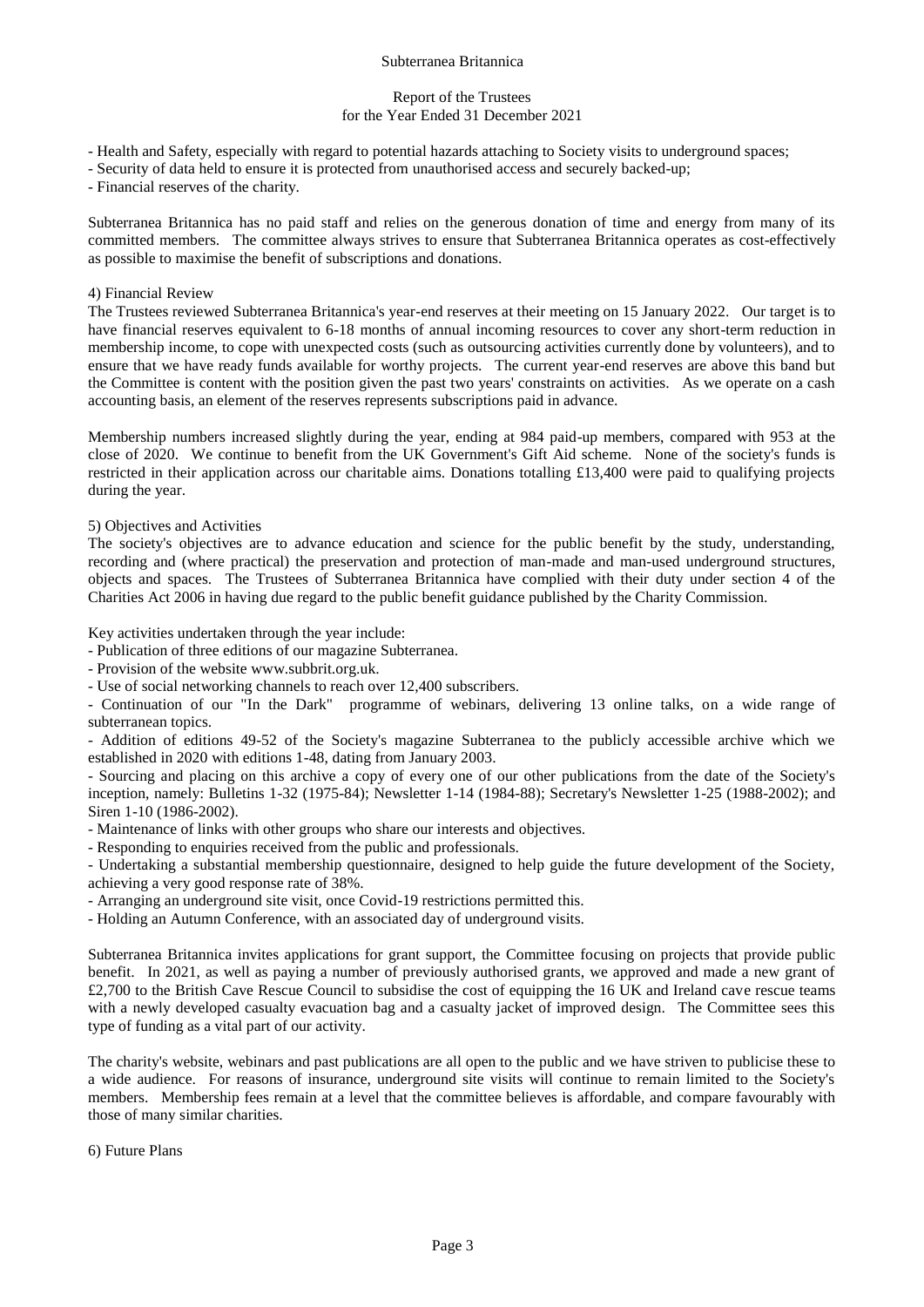# Report of the Trustees for the Year Ended 31 December 2021

We will review and act on the input from our recent Members' Questionnaire and will continue to seek to engage members in volunteering to help contribute to the activities of the Society.

We intend to resume in 2022 those of our "normal" activities, including site visits, which have been suspended over much of the past two years as a result of Covid-19 restrictions. Our "In the Dark" webinars proved very popular, attracting audiences beyond our membership, and will be continued for as long as is feasible. The public website (www.subbrit.org.uk) represents our main 'shop window' and we will continue to extend our coverage of underground locations as a valuable resource to the general public and researchers. We will also continue to add editions of our magazine Subterranea to our public archive.

In 2022 we are planning a Spring Day Meeting in London, with an associated site visit, and a Study Tour of Belgian and French underground fortifications. Other underground visits will be undertaken as soon as those responsible for the sites are in a position to make the necessary arrangements.

Subterranea Britannica remains keen to increase public awareness and appreciation of underground sites, and we will continue to work in partnership with site owners, other charities and statutory authorities to record, sign and interpret such locations. Our relationship with continental European groups is also important and we are represented on the International Union of Speleology 'Artificial Cavities' Commission.

On behalf of the Trustees Tim Wellburn, Chairman

### **REFERENCE AND ADMINISTRATIVE DETAILS**

**Registered Company number** 06447148 (England and Wales)

**Registered Charity number** 1141524

#### **Registered office**

Heath End Cottage Windsor Road Ascot Berkshire SL5 7LQ

#### **Trustees**

L J Dixon A M Dixon R M Templeman A Radstone Timothy Wellburn Richard West R E A Seabrook

#### **Independent Examiner**

R A McLeod and Co Chartered Accountants 10 Portland Business Centre Manor House Lane Datchet Berkshire SL3 9EG

Approved by order of the board of trustees on 14 January 2022 and signed on its behalf by: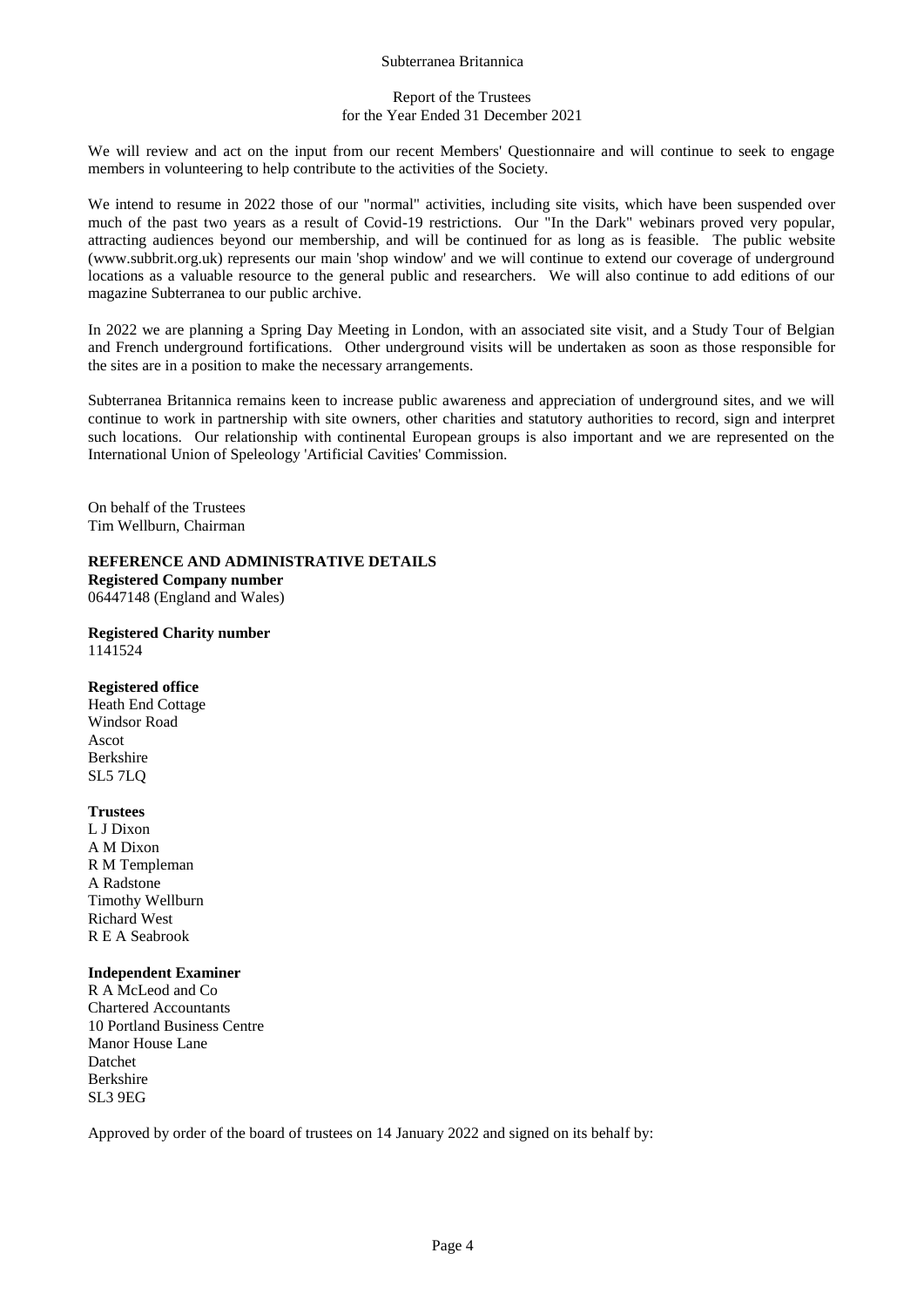Report of the Trustees for the Year Ended 31 December 2021

T Wellburn - Trustee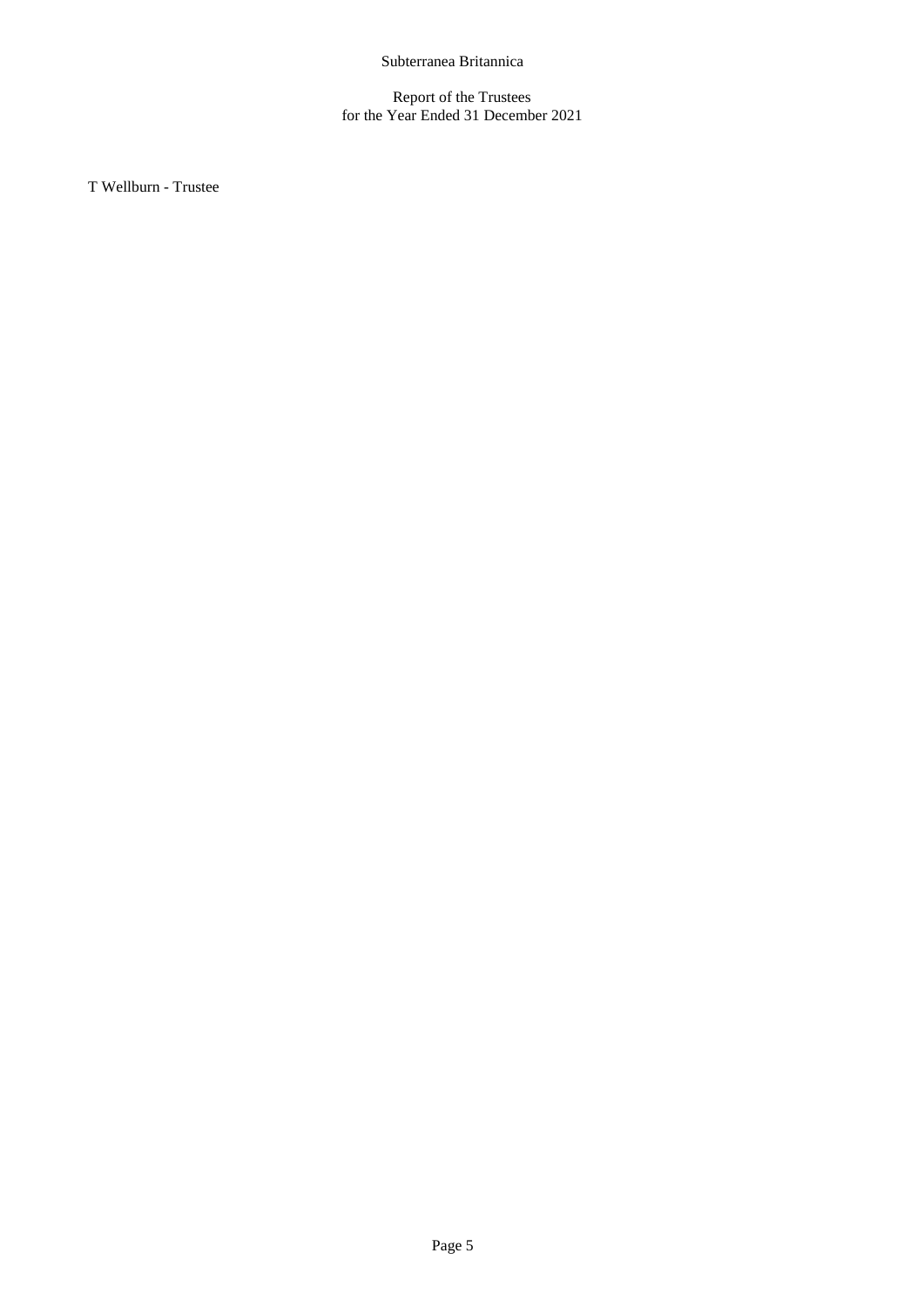# Independent Examiner's Report to the Trustees of Subterranea Britannica

# **Independent examiner's report to the trustees of Subterranea Britannica ('the Company')**

I report to the charity trustees on my examination of the accounts of the Company for the year ended 31 December 2021.

# **Responsibilities and basis of report**

As the charity's trustees of the Company (and also its directors for the purposes of company law) you are responsible for the preparation of the accounts in accordance with the requirements of the Companies Act 2006 ('the 2006 Act').

Having satisfied myself that the accounts of the Company are not required to be audited under Part 16 of the 2006 Act and are eligible for independent examination, I report in respect of my examination of your charity's accounts as carried out under section 145 of the Charities Act 2011 ('the 2011 Act'). In carrying out my examination I have followed the Directions given by the Charity Commission under section 145(5) (b) of the 2011 Act.

### **Independent examiner's statement**

I have completed my examination. I confirm that no matters have come to my attention in connection with the examination giving me cause to believe:

- 1. accounting records were not kept in respect of the Company as required by section 386 of the 2006 Act; or
- 2. the accounts do not accord with those records; or
- 3. the accounts do not comply with the accounting requirements of section 396 of the 2006 Act other than any requirement that the accounts give a true and fair view which is not a matter considered as part of an independent examination; or
- 4. the accounts have not been prepared in accordance with the methods and principles of the Statement of Recommended Practice for accounting and reporting by charities (applicable to charities preparing their accounts in accordance with the Financial Reporting Standard applicable in the UK and Republic of Ireland (FRS 102)).

I have no concerns and have come across no other matters in connection with the examination to which attention should be drawn in this report in order to enable a proper understanding of the accounts to be reached.

Robert McLeod ICAEW R A McLeod and Co Chartered Accountants 10 Portland Business Centre Manor House Lane Datchet Berkshire SL3 9EG

14 January 2022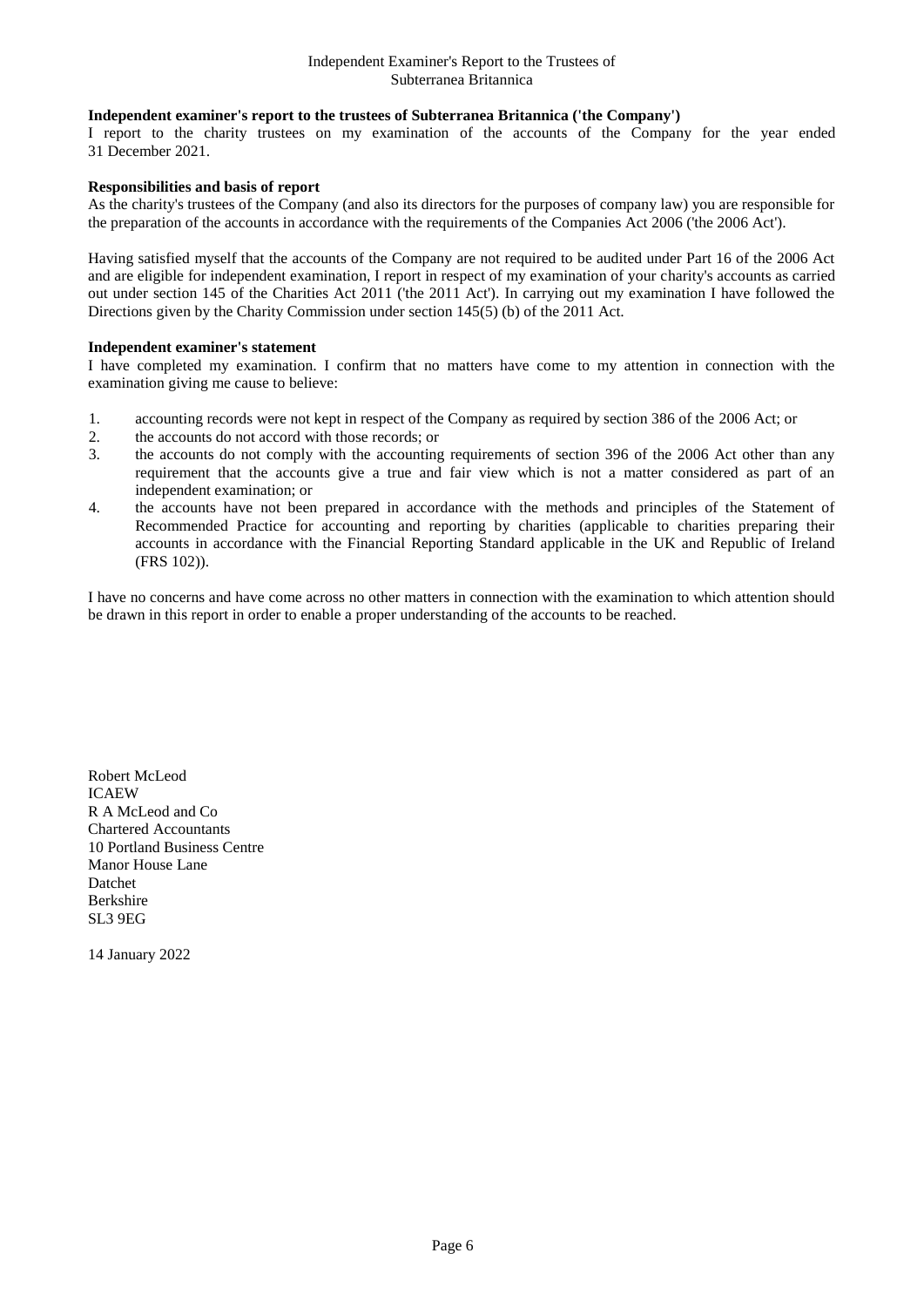# Statement of Financial Activities for the Year Ended 31 December 2021

|                                                                          | <b>Notes</b>                     | 31.12.21<br>Unrestricted<br>fund<br>$\pounds$ | 31.12.20<br>Total<br>funds<br>£ |
|--------------------------------------------------------------------------|----------------------------------|-----------------------------------------------|---------------------------------|
| <b>INCOMING RESOURCES FROM</b><br>Subscriptions & donations              |                                  | 29,852                                        | 27,011                          |
| Income from self funded events<br>Investment income                      | $\overline{c}$<br>$\overline{3}$ | 3,590<br>5                                    | 5,480<br>178                    |
| <b>Total</b>                                                             |                                  | 33,447                                        | 32,669                          |
| <b>EXPENDITURE ON</b><br>Application of funds and self funded activities |                                  |                                               |                                 |
| Application of funds                                                     | $\overline{4}$                   | 33,778                                        | 19,098                          |
| Self funded activities                                                   |                                  | 3,666                                         | 5,071                           |
|                                                                          |                                  | 37,444                                        | 24,169                          |
| Other                                                                    |                                  | 4,197                                         | 6,765                           |
| <b>Total</b>                                                             |                                  | 41,641                                        | 30,934                          |
| NET INCOME/(EXPENDITURE)                                                 |                                  | (8,194)                                       | 1,735                           |
| <b>RECONCILIATION OF FUNDS</b>                                           |                                  |                                               |                                 |
| <b>Total funds brought forward</b>                                       |                                  | 86,443                                        | 84,708                          |
| <b>TOTAL FUNDS CARRIED FORWARD</b>                                       |                                  | 78,249                                        | 86,443                          |

The notes form part of these financial statements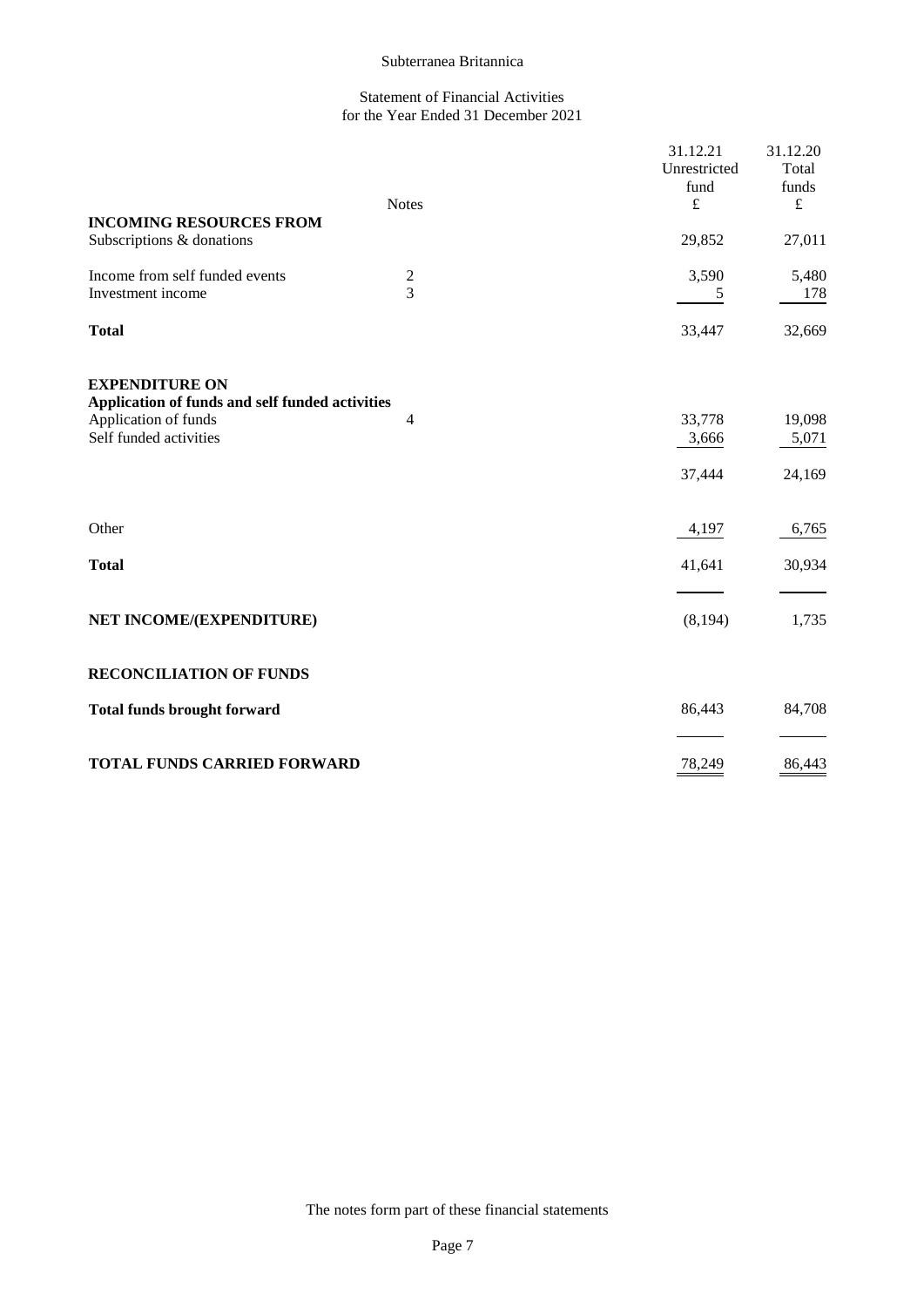#### Balance Sheet 31 December 2021

|                           |              | 31.12.21<br>Unrestricted<br>fund | 31.12.20<br>Total<br>funds |
|---------------------------|--------------|----------------------------------|----------------------------|
|                           | <b>Notes</b> | £                                | $\pounds$                  |
| <b>CURRENT ASSETS</b>     |              |                                  |                            |
| Debtors                   | 8            | 536                              |                            |
| Cash at bank              |              | 77,713                           | 86,443                     |
|                           |              | 78,249                           | 86,443                     |
|                           |              |                                  |                            |
| NET CURRENT ASSETS        |              | 78,249                           | 86,443                     |
| TOTAL ASSETS LESS CURRENT |              |                                  |                            |
| <b>LIABILITIES</b>        |              | 78,249                           | 86,443                     |
|                           |              |                                  |                            |
| <b>NET ASSETS</b>         |              | 78,249                           | 86,443                     |
| <b>FUNDS</b>              | 9            |                                  |                            |
| Unrestricted funds        |              | 78,249                           | 86,443                     |
| <b>TOTAL FUNDS</b>        |              | 78,249                           | 86,443                     |

The charitable company is entitled to exemption from audit under Section 477 of the Companies Act 2006 for the year ended 31 December 2021.

The members have not required the company to obtain an audit of its financial statements for the year ended 31 December 2021 in accordance with Section 476 of the Companies Act 2006.

The trustees acknowledge their responsibilities for

- (a) ensuring that the charitable company keeps accounting records that comply with Sections 386 and 387 of the Companies Act 2006 and
- (b) preparing financial statements which give a true and fair view of the state of affairs of the charitable company as at the end of each financial year and of its surplus or deficit for each financial year in accordance with the requirements of Sections 394 and 395 and which otherwise comply with the requirements of the Companies Act 2006 relating to financial statements, so far as applicable to the charitable company.

These financial statements have been prepared in accordance with the provisions applicable to charitable companies subject to the small companies regime.

The financial statements were approved by the Board of Trustees and authorised for issue on 14 January 2022 and were signed on its behalf by:

A Radstone - Trustee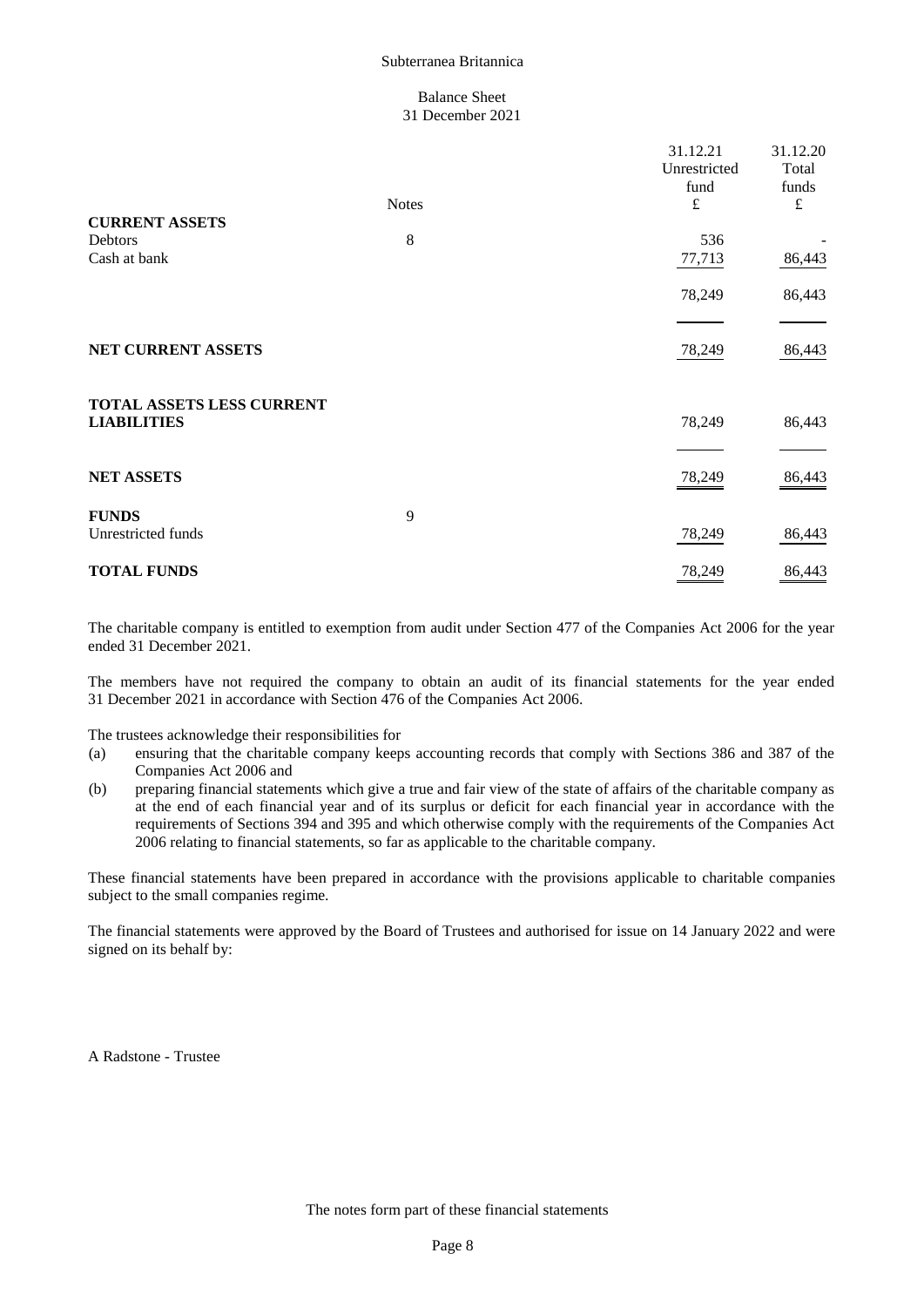Notes to the Financial Statements for the Year Ended 31 December 2021

# **1. ACCOUNTING POLICIES**

# **Basis of preparing the financial statements**

The financial statements of the charitable company, which is a public benefit entity under FRS 102, have been prepared in accordance with the Charities SORP (FRS 102) 'Accounting and Reporting by Charities: Statement of Recommended Practice applicable to charities preparing their accounts in accordance with the Financial Reporting Standard applicable in the UK and Republic of Ireland (FRS 102) (effective 1 January 2019)', Financial Reporting Standard 102 'The Financial Reporting Standard applicable in the UK and Republic of Ireland' and the Companies Act 2006. The financial statements have been prepared under the historical cost convention.

### **Income**

All income is recognised in the Statement of Financial Activities once the charity has entitlement to the funds, it is probable that the income will be received and the amount can be measured reliably.

# **Expenditure**

Liabilities are recognised as expenditure as soon as there is a legal or constructive obligation committing the charity to that expenditure, it is probable that a transfer of economic benefits will be required in settlement and the amount of the obligation can be measured reliably. Expenditure is accounted for on an accruals basis and has been classified under headings that aggregate all cost related to the category. Where costs cannot be directly attributed to particular headings they have been allocated to activities on a basis consistent with the use of resources.

### **Tangible fixed assets**

Depreciation is provided at the following annual rates in order to write off each asset over its estimated useful life.

No depreciation is provided as the assets have been fully depreciated.

#### **Taxation**

The charity is exempt from corporation tax on its charitable activities.

# **Fund accounting**

Unrestricted funds can be used in accordance with the charitable objectives at the discretion of the trustees.

Restricted funds can only be used for particular restricted purposes within the objects of the charity. Restrictions arise when specified by the donor or when funds are raised for particular restricted purposes.

Further explanation of the nature and purpose of each fund is included in the notes to the financial statements.

# **2. INCOME FROM SELF FUNDED EVENTS**

|               | 31.12.21                   | 31.12.20            |
|---------------|----------------------------|---------------------|
|               | ىە                         | $\sim$              |
| Events income | 3,590<br>$\equiv$ $\equiv$ | $\underline{5,480}$ |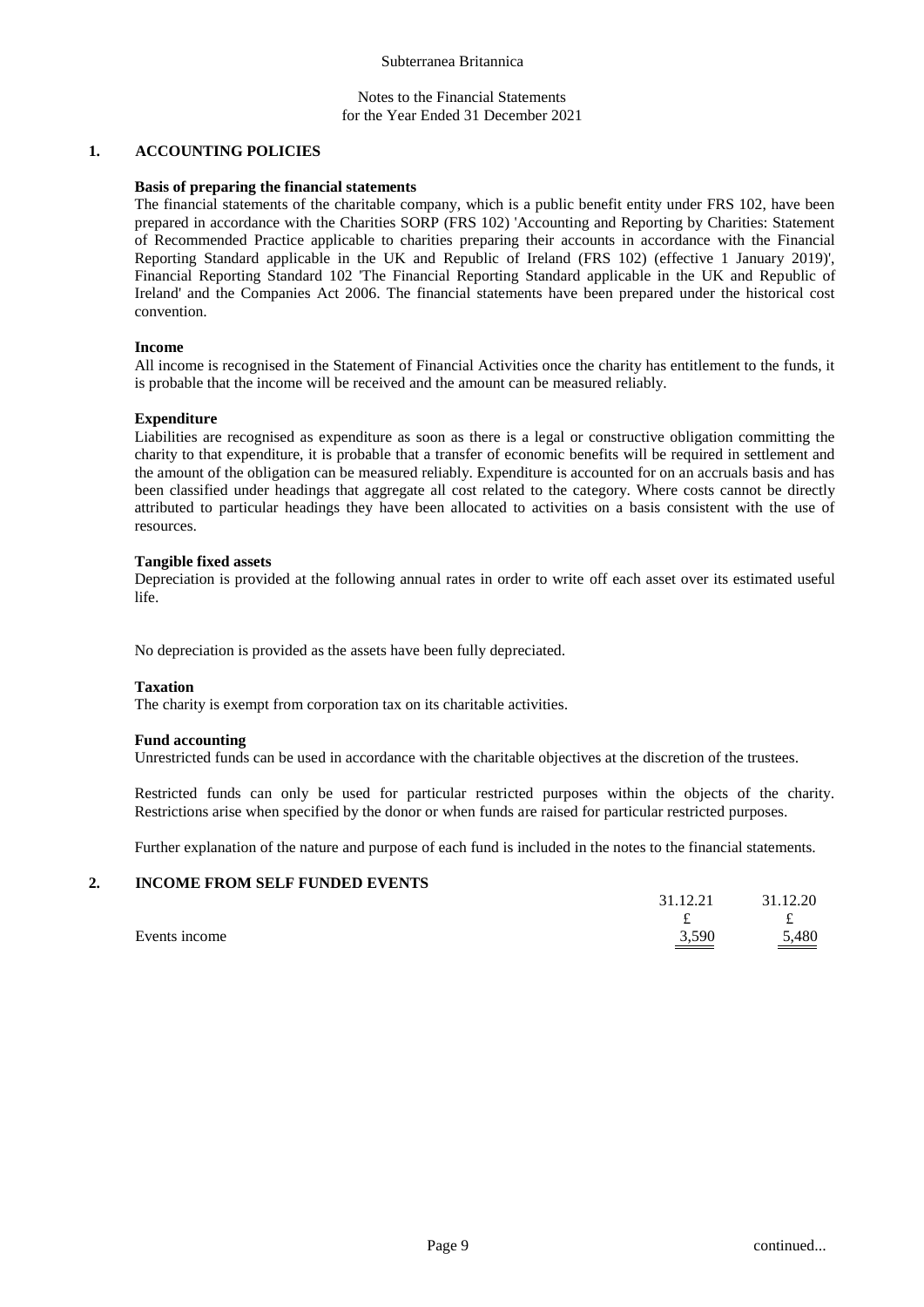# Notes to the Financial Statements - continued for the Year Ended 31 December 2021

# **3. INVESTMENT INCOME**

|                             | 31.12.21 | 31.12.20                |
|-----------------------------|----------|-------------------------|
| Deposit account interest    |          | 178                     |
| <b>APPLICATION OF FUNDS</b> |          |                         |
|                             |          | 31.12.20                |
|                             | £        |                         |
| Donations                   |          | 1,561                   |
| Publications & Publicity    | 13,448   | 12,650                  |
| Support costs               | 6,722    | 4,887                   |
|                             | 33,778   | 19,098                  |
|                             |          | £<br>31.12.21<br>13,608 |

# **5. TRUSTEES' REMUNERATION AND BENEFITS**

There were no trustees' remuneration or other benefits for the year ended 31 December 2021 nor for the year ended 31 December 2020.

#### **Trustees' expenses**

There were no trustees' expenses paid for the year ended 31 December 2021 nor for the year ended 31 December 2020.

# **6. COMPARATIVES FOR THE STATEMENT OF FINANCIAL ACTIVITIES**

|                                                                                                                               | Unrestricted<br>fund<br>$\pounds$ |
|-------------------------------------------------------------------------------------------------------------------------------|-----------------------------------|
| <b>INCOMING RESOURCES FROM</b><br>Subscriptions & donations                                                                   | 27,011                            |
| Income from self funded events<br>Investment income                                                                           | 5,480<br>178                      |
| <b>Total</b>                                                                                                                  | 32,669                            |
| <b>EXPENDITURE ON</b><br>Application of funds and self funded<br>activities<br>Application of funds<br>Self funded activities | 19,098<br>5,071<br>24,169         |
| Other                                                                                                                         | 6,765                             |
| <b>Total</b>                                                                                                                  | 30,934                            |
| <b>NET INCOME</b>                                                                                                             | 1,735                             |
| <b>RECONCILIATION OF FUNDS</b>                                                                                                |                                   |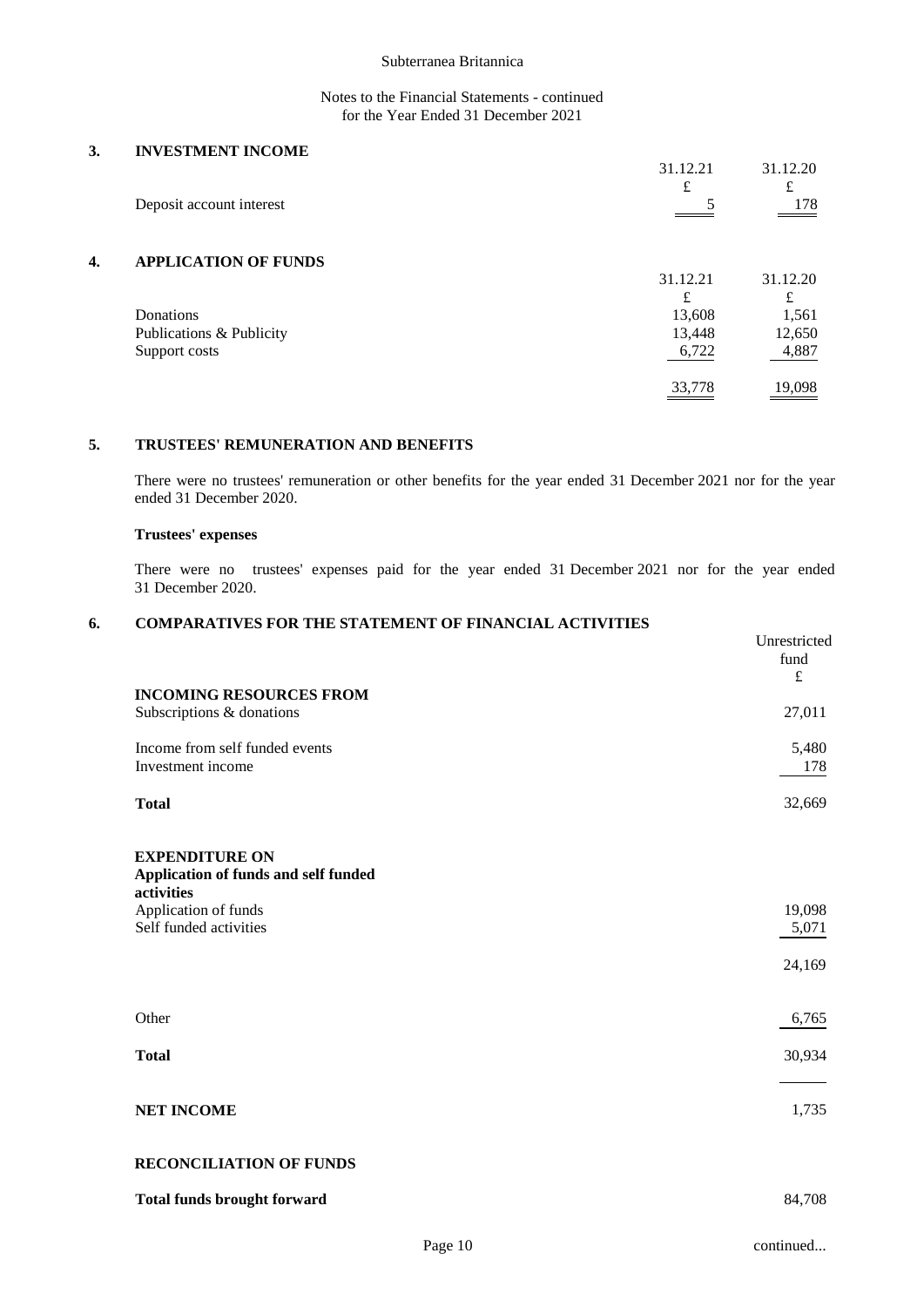# Notes to the Financial Statements - continued for the Year Ended 31 December 2021

# **6. COMPARATIVES FOR THE STATEMENT OF FINANCIAL ACTIVITIES - continued**  Unrestricted fund £ **TOTAL FUNDS CARRIED FORWARD** 86,443 **7. TANGIBLE FIXED ASSETS**  Computer equipment £ **COST** At 1 January 2021 and 31 December 2021 332 **DEPRECIATION** At 1 January 2021 and 31 December 2021 332 **NET BOOK VALUE** At 31 December 2021 At 31 December 2020  $\blacksquare$ **8. DEBTORS: AMOUNTS FALLING DUE WITHIN ONE YEAR**  31.12.21 31.12.20 £ £ Prepayments 536 - 536 - 536 - 536 - 536 - 536 - 536 - 536 - 536 - 537 - 537 - 537 - 537 - 537 - 537 - 537 - 537 - 537 - 537 - 537 - 537 - 537 - 537 - 537 - 537 - 537 - 537 - 537 - 537 - 537 - 537 - 537 - 537 - 537 - 537 - **9. MOVEMENT IN FUNDS**  Net

|                                           | At 1.1.21<br>£ | movement<br>in funds<br>£ | At<br>31.12.21<br>£ |
|-------------------------------------------|----------------|---------------------------|---------------------|
| <b>Unrestricted funds</b><br>General fund | 86,443         | (8, 194)                  | 78,249              |
| <b>TOTAL FUNDS</b>                        | 86,443         | (8,194)                   | 78,249              |

Net movement in funds, included in the above are as follows:

|                                           | Incoming<br>resources<br>£ | Resources<br>expended | Movement<br>in funds<br>£ |
|-------------------------------------------|----------------------------|-----------------------|---------------------------|
| <b>Unrestricted funds</b><br>General fund | 33,447                     | (41, 641)             | (8,194)                   |
| <b>TOTAL FUNDS</b>                        | 33,447                     | (41,641)              | (8,194)                   |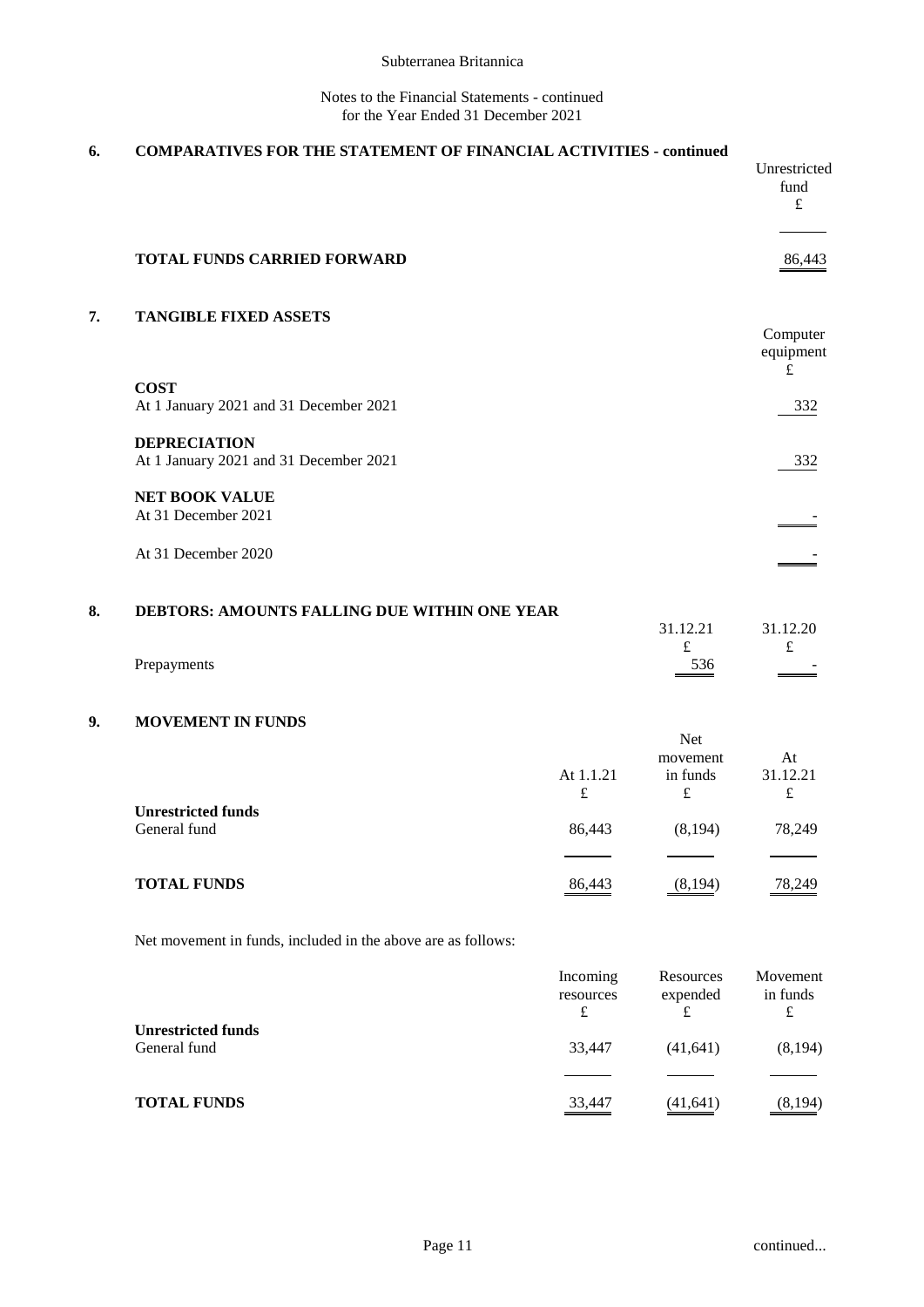# Notes to the Financial Statements - continued for the Year Ended 31 December 2021

# **9. MOVEMENT IN FUNDS - continued**

# **Comparatives for movement in funds**

|                                           |                | <b>Net</b>                |                     |
|-------------------------------------------|----------------|---------------------------|---------------------|
|                                           | At 1.1.20<br>£ | movement<br>in funds<br>£ | At<br>31.12.20<br>£ |
| <b>Unrestricted funds</b><br>General fund | 84,708         | 1,735                     | 86,443              |
|                                           |                |                           |                     |
| <b>TOTAL FUNDS</b>                        | 84,708         | 1,735                     | 86,443              |

Comparative net movement in funds, included in the above are as follows:

|                                           | Incoming<br>resources<br>£ | Resources<br>expended | Movement<br>in funds |
|-------------------------------------------|----------------------------|-----------------------|----------------------|
| <b>Unrestricted funds</b><br>General fund | 32.669                     | (30,934)              | 1,735                |
| <b>TOTAL FUNDS</b>                        | 32,669                     | (30,934)              | 1,735                |

A current year 12 months and prior year 12 months combined position is as follows:

|                                           |                | Net                       |                     |
|-------------------------------------------|----------------|---------------------------|---------------------|
|                                           | At 1.1.20<br>£ | movement<br>in funds<br>£ | At<br>31.12.21<br>£ |
| <b>Unrestricted funds</b><br>General fund | 84,708         | (6, 459)                  | 78,249              |
|                                           |                |                           |                     |
| <b>TOTAL FUNDS</b>                        | 84,708         | (6, 459)                  | 78,249              |

A current year 12 months and prior year 12 months combined net movement in funds, included in the above are as follows:

|                                           | Incoming<br>resources<br>£ | Resources<br>expended<br>£ | Movement<br>in funds<br>£ |
|-------------------------------------------|----------------------------|----------------------------|---------------------------|
| <b>Unrestricted funds</b><br>General fund | 66,116                     | (72, 575)                  | (6, 459)                  |
| <b>TOTAL FUNDS</b>                        | 66,116                     | (72,575)                   | (6, 459)                  |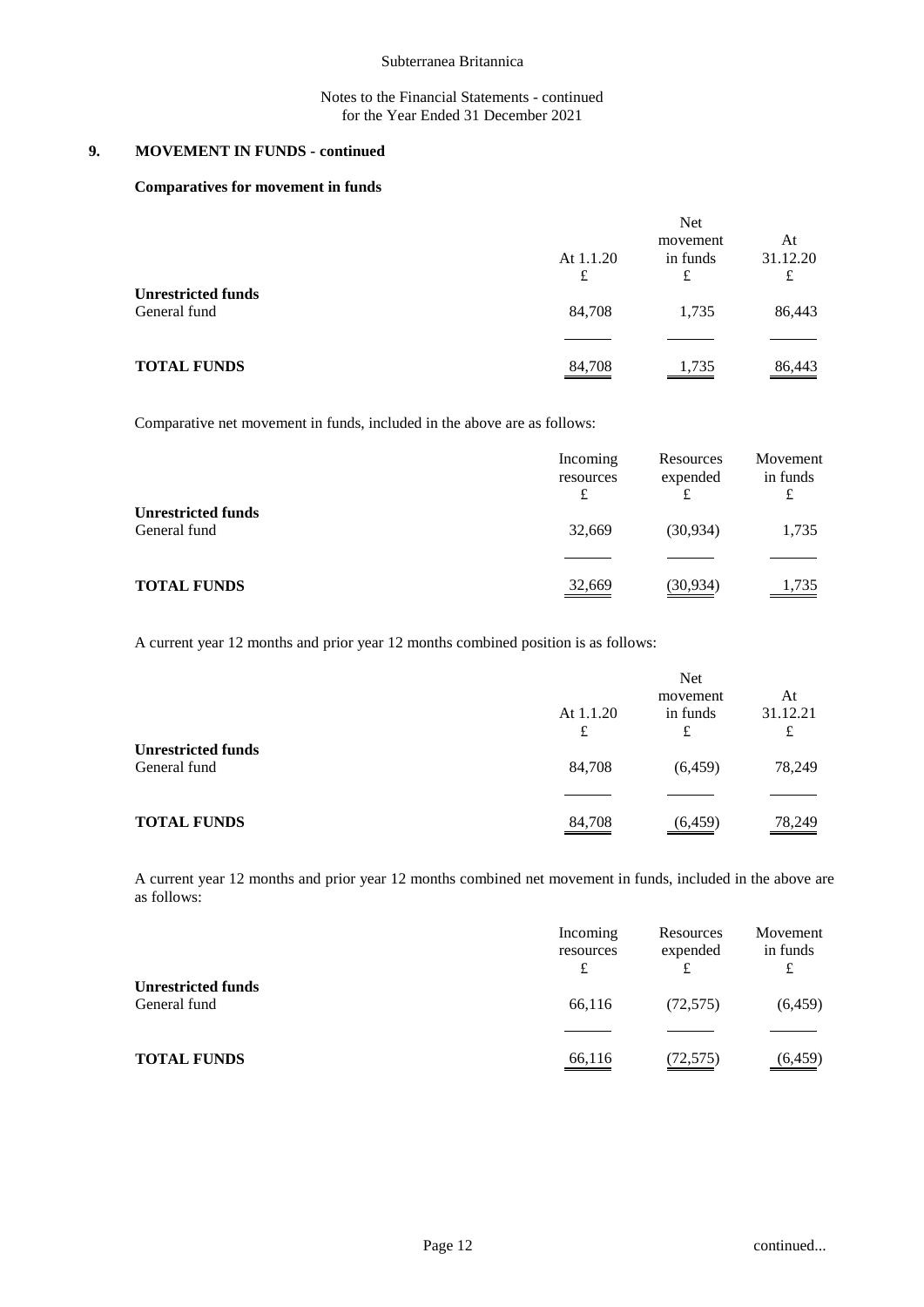Notes to the Financial Statements - continued for the Year Ended 31 December 2021

# **10. RELATED PARTY DISCLOSURES**

There were no related party transactions for the year ended 31 December 2021.